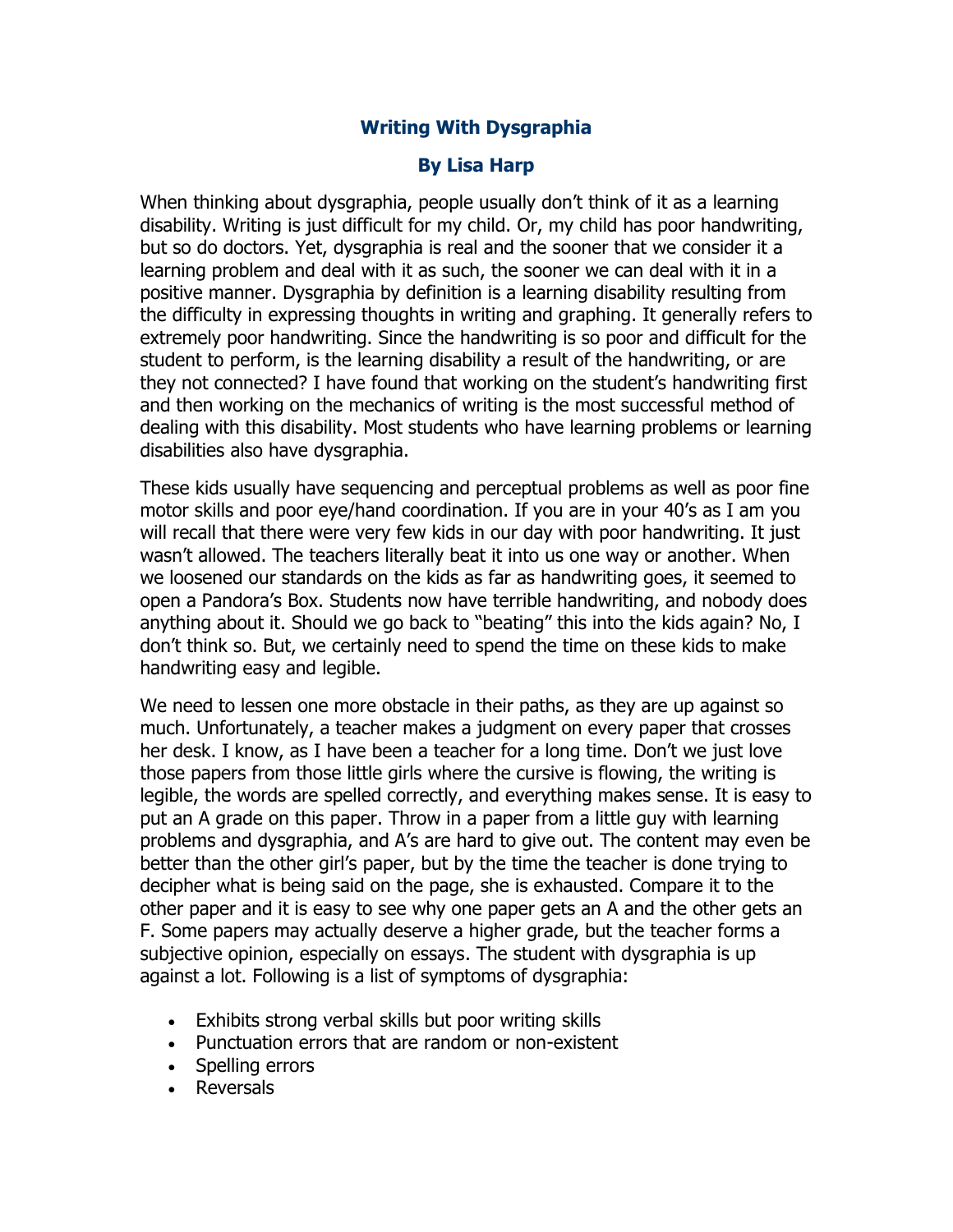- Generally illegible writing
- Inconsistencies such as mixtures of print and cursive or upper and lower case letters
- Irregular sizes, shapes, and slants of letters
- Unfinished words or letters and omitted words in writing
- Inconsistent position on the page  $-$  spaces between words and letters  $$ lines and margins
- Cramped or unusual pencil grip
- Talking to self while writing
- Slow or labored copying or writing

So, what do you do to help a student with dysgraphia? There are many modifications that can help in a regular classroom, but we want the student to learn to function in our society, and our society won't say, "Gosh, this kid has dysgraphia. I think I'll hire him and give him a lot of money and then make a lot of modifications for him because of it." No, this isn't how it will go, and we all know it. Most job application forms are still handwritten and many places will ask for a hand written letter. Companies want to see if the potential job candidate can write. It is an important skill, and if we make modifications for the student we never correct the problem and we never teach him to succeed in society. But, to start with modifications must happen so the child can initially succeed, but our goal should always be to get the student able to function on his own.

The simplest modifications involve giving more time and shortening the assignment given. The student can tell a story in a tape recorder and then write the story at his own leisure. Show the student how to draw a picture for each thought and then write about each thought. I always hear about having a computer or word processor available for these kids, and that is good if the student knows how to type. Believe me, if they have a hard time writing, they almost always have a hard time typing. I can't begin to tell you how many IEP' s have a word processor written into them and the word processor sits in the closet. Why? Because the kid doesn't know how to type, and it is more difficult to learn to type than it is to learn to write. Another modification that can help at first is to assign a "secretary" to the student. This is a classmate who can write for him on some assignments – just until his writing improves. Perhaps just for science of social studies. We don't want to give these kids crutches. We want to give them tools. There are many more modifications, but let's move on to actually dealing with dysgraphia and methods for life success.

The first thing I do is have them switch to cursive. I don't care what grade the student is in. First graders can do cursive just fine. Seventh graders can learn cursive. There is a reason for this. Cursive flows. Manuscript does not. These kids have a lot of things going on in their minds, and their hands cannot keep up with their thoughts. Ask them about it. They will say it's true. So, the first step in this journey is to have them switch to cursive. When switching to cursive, I have